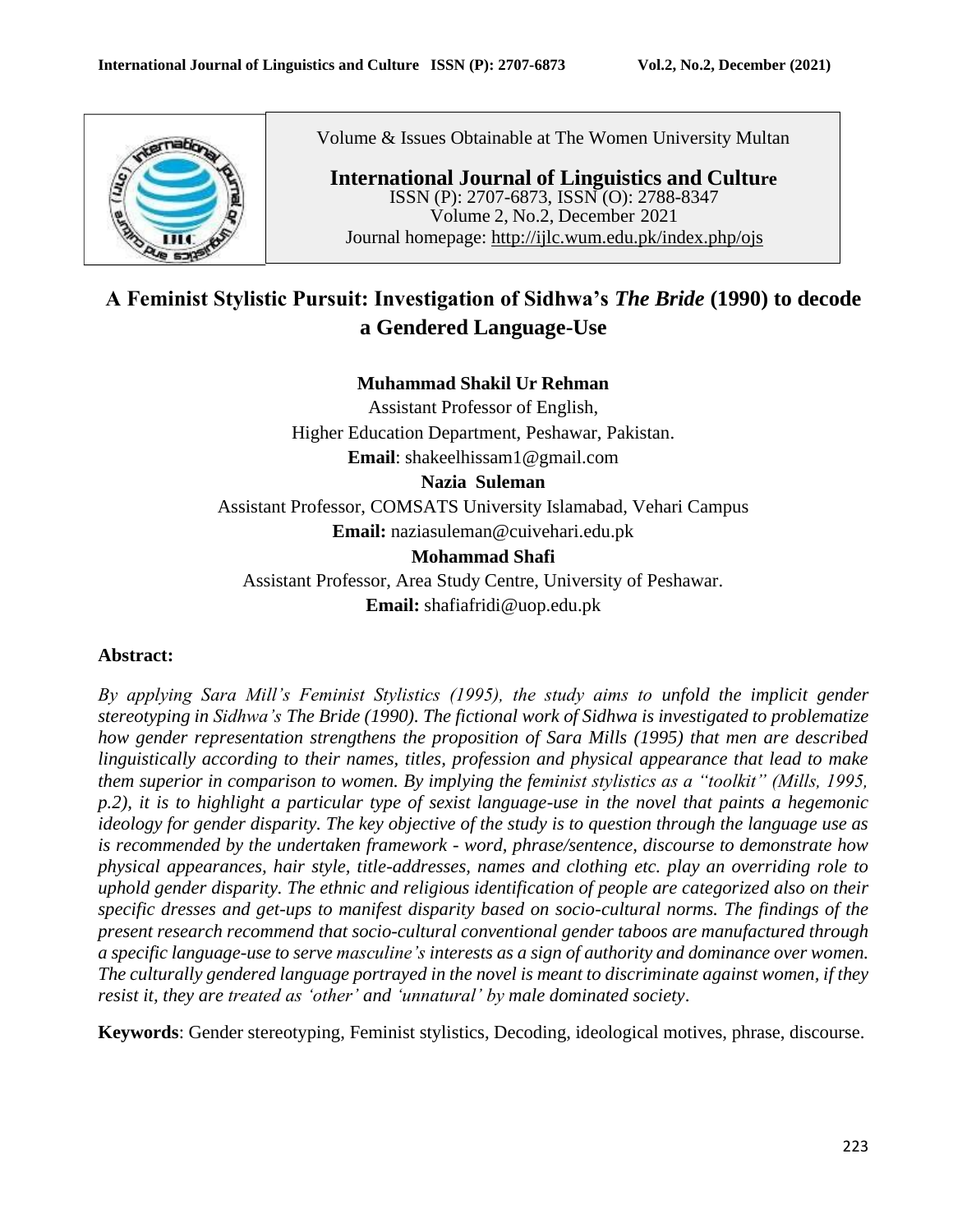### **1. Introduction**.

#### **1.1. Background Knowledge**

Contemporary studies on gender, identity, culture and language have become interdisciplinary that have identical concerns with multiple disciplines concurrently like anthropology, literature, linguistics, feminism, stylistics, psychology and discourse analysis.( Sunderland,2006). The multidimensional appeal of gender studies has made it a rich and fertile area for a scholarly quest to highlight implicit and explicit inequitable roles and structures based on gender disparity in a patriarchal socio-cultural milieu. More relevantly to say, discourse analysis and feminist stylistics aim at decoding an ideological use of language that is meant to facilitate hegemony one group of society over the segregated one through the tool of a language in a text or a discourse. Lazar (2007) and Van Dijk (2005) opine that sexism (sexuality) as a discursive cultural construction shapes gender role on the discrimination foundation. Lazar (2007) argues "social structures of patriarchy systematically privilege men as a social group, and dis-advantage, exclude, and disempower women as a social group" (Lazar, 2007, p. 145).However, Judith Butler opposes the stance taken by the two theorists as is taken by the traditional feminist school of thought also who think that it's sexual dichotomy that determines gender categorization of masculinity and femininity. Butler is of the view that sexism has nothing to do with gender identification; sexuality is a biological and natural characteristic of human beings while gender is a socio-cultural construction. Butler's (1990) refutes the essentialist school of thought by saying gender as "culturally constructed; hence, gender is neither the causal result of sex nor as seemingly fixed as sex."(p.25). Similarly, Sara Mill (2006) takes her identical perspective with Butler, however a different position from Lazar. She contends that sexism is a linguistic construction encoded in a word, phrase, sentence and discourse in any literary or non-literary discourse. It is a feminist stylistician's job to decode implicit or explicit linguistic ideological layers and structures in a text. Therefore, by employing Feminist stylistic tool, the study aims at probing Sidhwa's *The Bride* (1990) that can provide enough research space for problematizing gender stereotyping that is coded in a gendered language or sexist langauge.

#### **1.2. About the author and the selected literary work**

Bapsi Sidhwa(1938) is a diaspora American based Pakistani novelist who has a conspicuous standing in South Asian fiction (Suleri,2001). Her multidimensional literary background of an Asian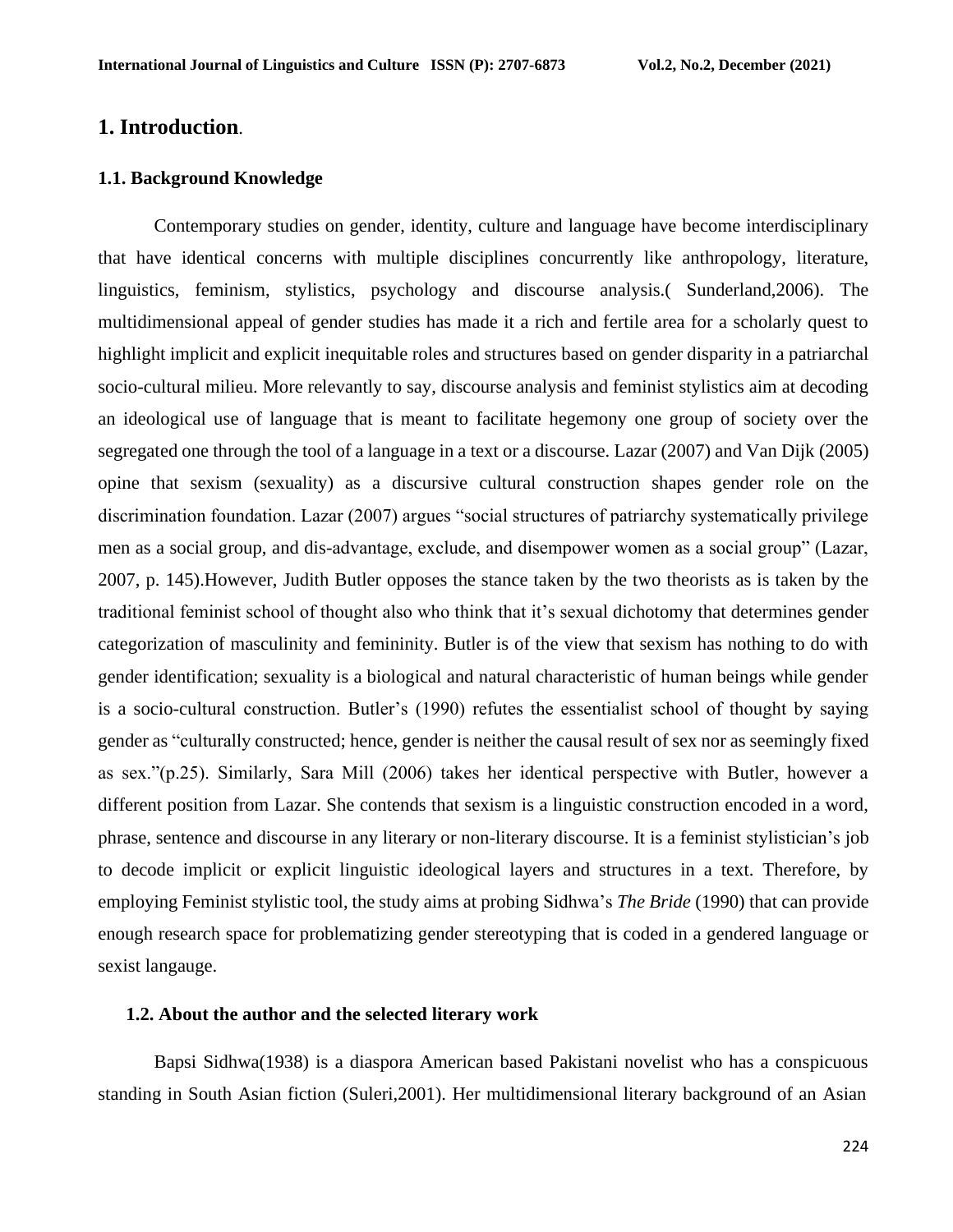woman and a minority writer grants her an academic edge over other artists to know how women from Pakistani and Indian background confront gender exclusion as a writer or a common citizen. Therefore, Sidhwa's literary pen has never missed to be a forceful voice for voiceless and segregated segments of society including, women, maids, children, handicapped persons and minorities etc. Her Indian, Pakistani and American background simultaneously armed her art to generate a multicultural appeal for national and international readership. She has infused an international appeal in South Asian fiction that was earlier barren. (Brians, 2003).

Sidhwa earned the Pakistani highest national award of Sitar-e- Imtiaz as well as numerous International awards and prizes due to a prolific voice of her art. The artist has authored five novels, a collection of fiction, "Their Language of Love"( 2013) and a non-fiction work, " City of Sin and Splendour: The writing on Lahore"(2005). Many of her works got translated into different world languages: French, German, Russian, Italian and Urdu.

### **2. Research Questions**

- **1.** What is Sara Mill's Feminist Stylistics used to decode a gendered language- use in The Bride (1990)?
- **2.** How gender ideological disparity is to be exposed through the given stages of language in the novel?
- **3.** Why it is substantial to unfold gender identities constructed by gender stereotyping rampant in the Pakistani tribal society?

### **3. Theoretical Research Framework**

The major concern of this section of research is to explain the employed research framework used by the study that is aimed at pursuing the set research objectives. Sara Mill (1995) has for the first time introduced the theoretical framework of Feminist Stylistics to probe the language-use to identify gender bias in a discourse, and text. The theorist discusses that there is a co-relationship between a language-use and gender representation in a literary or non-literary text. Mills recommends unmasking implicit or explicit hidden ideological motives constructed for hegemony and dominance of one group of society. The framework offers the tool of Feminist Stylistics to highlight gender construction that needs to be decoded linguistically. Therefore, the research employs Mill's given framework to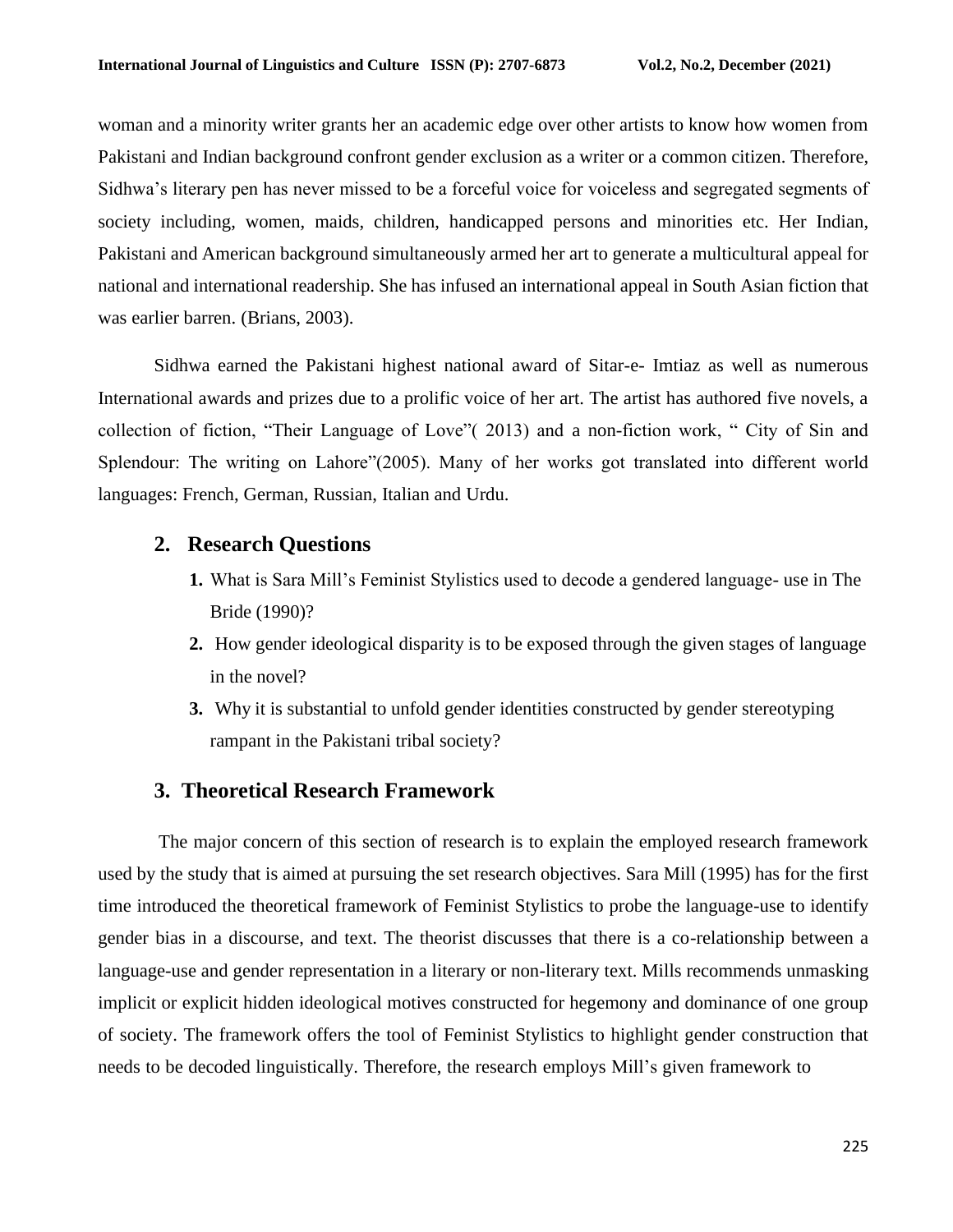stylistically decode the language used in Sidhwa's The Bride (1990) focusing on the "toolkit" (1995) in the novel.

Different stages of exploration of a text are employed according to the "toolkit" (p.2) of the given text that consists of word, phrase/sentence and discourse analysis. It enables research to see how gendered language is used to manipulate gender roles.

#### **3.1. Gender Bias through Word Choice**

Mills (1995) recommends focusing on gender disparity at the level of individual words or lexical items used by a writer or a speaker. This will help highlight 'sexism' (1995) in the choice of words for specific implicit/explicit purposes. Selection of words can be scrutinized by finding occurrences of sexspecific pronouns, use of generic nouns and pronouns, address terms, titles and negative descriptions of women (Mills, 1995). Through the analysis of word's use in a specific term, address and title can be highlighted to unearth lying gender bias behind these words usage.

#### **3.2. Gender Bias through Generic Pronouns**

The theorist argues that pronouns tend to be sexist language centric as well as used for professions, titles, and address terms to support patriarchal dominance. These generic pronouns grant men a universal role while an individualistic label to women, "those elements in language which continue a view of the male as a norm or universal and the female as divergent or individual" (Mills, 1995, p. 87). The specific generic pronoun and other patriarchal usage of terms influence our perception about a sexist language. For Further clarification with an example, '**he**' as a generic pronoun is commonly used to refer to both men and women but in fact '**he'** is obviously a masculine word that is meant for men only as a sex-specific pronoun. Similarly, gender specific pronouns are used in a sexistlanguage to refer stereotypically to different professions like scientist, doctors, professors, politicians and engineers etc. For Instance, "if a physics lecturer needs a lab assistant, he should contact the secretary' and 'a secretary is permitted to smoke in her own office. (Mills, 1995, p.66). Mill's the next example is very relevant to understand the idea of generic pronoun as she says, " Similarly, where the sex of a person referred to is not known, it is common practice to assume that the person is male ;for example, in this situation where **B** does not know the sex of the director: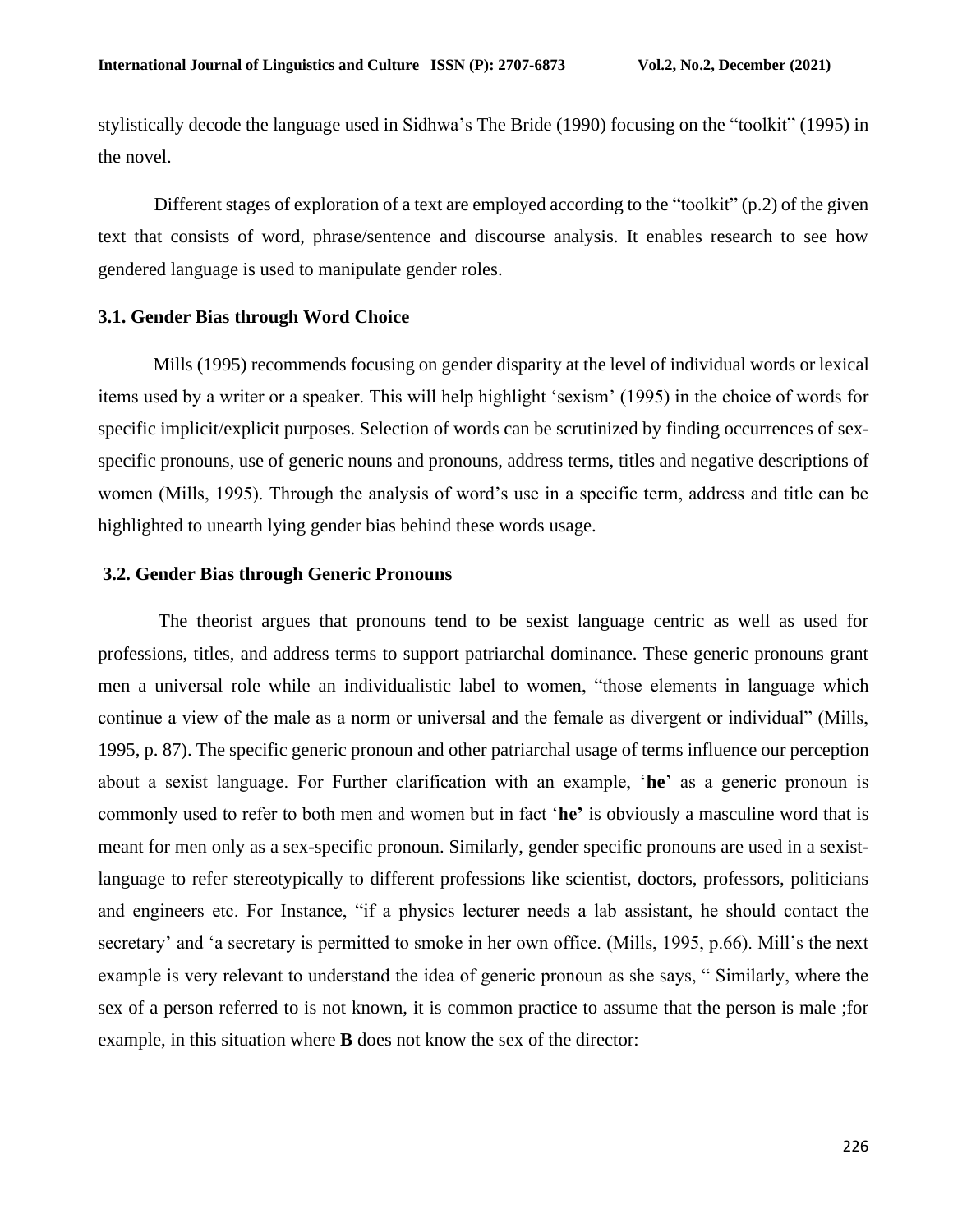**A:** I'm going to complain to **the director**.

**B:** Do you think **he'll** be able to do anything?'(Mills, 1995, p.66).

#### **3.3. Gender bias at Phrase/ Sentence Level**

Next is the level of phrase/sentence that has been explained by feminist stylistics after doing the word analysis. The historical background, contextual usage in a phrase or sentence in a text is required for making/shaping their particular meanings and imports. Some words have their history of usage which influence the hearer to interpret it in that specific way that is socially established, as we know grammatically, words only can make sense in a context they are used in. "**the word** '**girl**' can be a neutral word when it is used in a specific context, such as 'She goes to a girls' school', but may take on sexist connotations when it is used in another context; for example, when someone says to a little boy who is crying, '**Don't be such a girl'**, or when someone states, 'The school she goes to isn't very good: it's only **a girls' school**" ( Mills,1995, p.98).

### **3.4. Gender bias at the Discourse Level**

Mills, at the level of discourse, recommends that scholars can examine focusing on the structures encoded in the text of a discourse that is undertaken after a phrase/sentence's stage as have been deliberated previously. It is to decode what is said, constructed in a textual structure, not explicitly but implicitly in the given discourse. It is not a micro-investigation of structures as is required at word, phrase/sentence level, rather it is a macro-level investigation, "Discourse analysis should…be concerned not simply with micro-contexts of the effects of words across sentences or conversational turns but also with the macro-contexts of larger social patterns" (Carter and Simpson, 1989, p.16). Therefore, an analyst at this part of discourse in a feminist stylistic perspective can yoke and relate earlier stages of word, phrase/sentence elements to see how they are generating an implicit ideology for specific purposes. The beginning of the investigation starts here from an examination of the construction of a character or characters in a given discourse that leads to the next step. In the words of Sara Mills (1995), "I analyze the way that stereotypical notions often inform the language choices which are made when describing characters in fiction and newspapers, and also the way people describe themselves. I also consider the roles that female characters can fill, drawing on a modified version of Vladimir Prop's work on narrative. I then go on to examine particular language choices in terms of the description of the fragmentation of the female body "(p.123).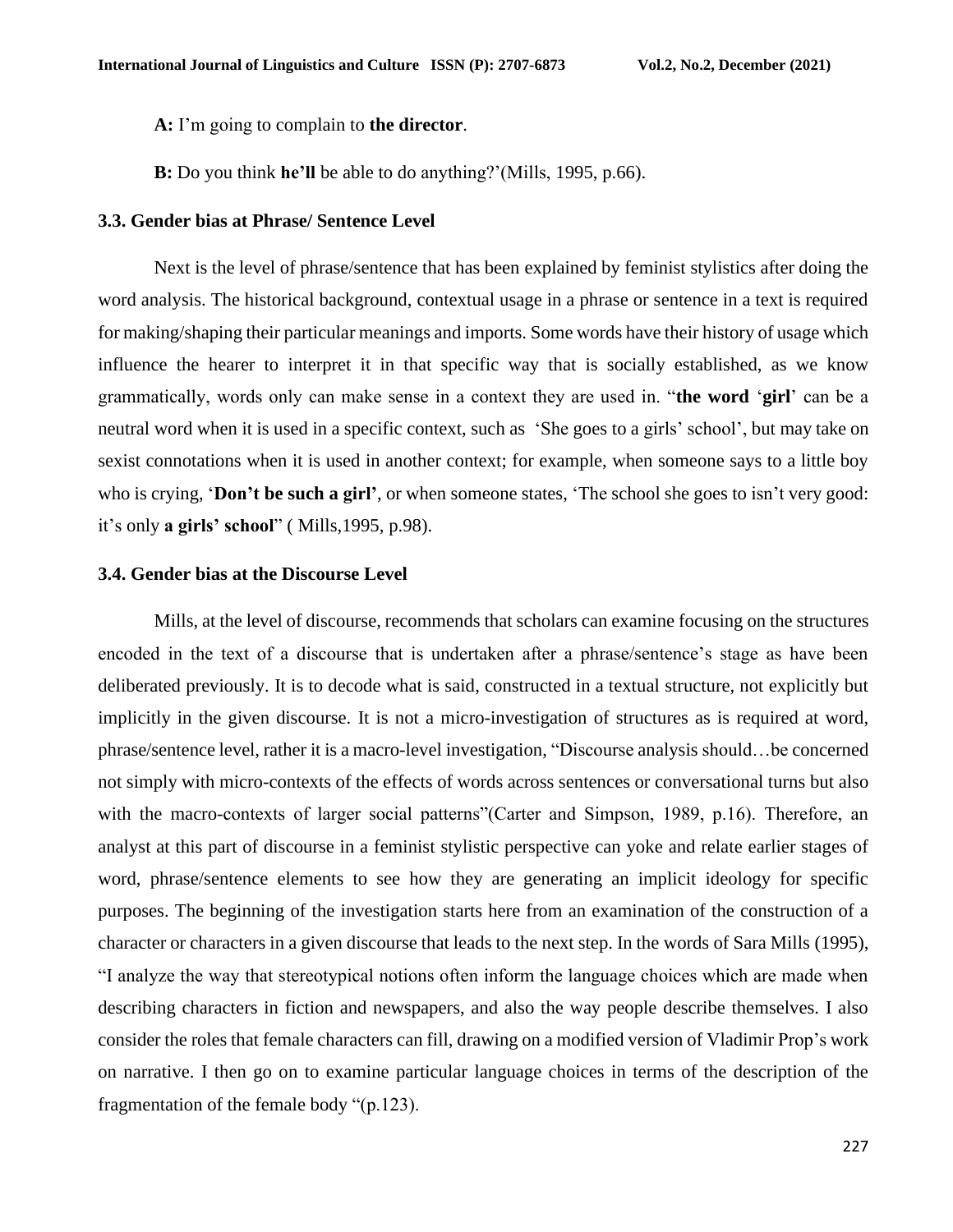## **4. Discussion and Analysis**

The plot of the novel '*The Bride'* (1990)' unfolds a sexist language that tends to help impose gender disparity in the Pakistani tribal area of Kohistan painted by Sidhwa. The discourses among different characters in the book are uncovered to reveal how the language is gendered that is upheld through the specific way of dressing, names, address titles, physical appearance, ethnicity and faiths. The rampant tribal gender stereotyping can better be understood their association with different characters' vocations, physical appearances, physiques, attires and names. Sidhwa has highlighted these gendered norms supported by a specific language-use at different contextual circumstances in the novel by different characters who consider the style of hair and big moustaches as a sign of men's dominance, power and recognition, "By the trim of his hair and moustache, Qasim could tell that the man was of his faith" (Sidhwa, 1999, p.25). The very outlook of a person determines his gender's status and faith in the patriarchal culture, "By the amulet around his neck" (p.25). The usage of a particular style of hair, moustaches and amulet have been linked with the generic pronoun of "his" only, excluding women as an 'other' group. Mills (1995) describes that generic pronouns and sexist language influence our perception about one's gender identification and role in a society.

Even the identification and acceptance of a child depends upon his/her association with a male member of the family, not a female member. The first appearance of Zaitoon in the novel, as an unknown child (girl) at a time when she narrowly escapes from a bloody incident in which she lost her parents at the eve of the partition of the sub-continent, is reliant on her association with her father's name. She sticks to the legs of Qasim who happens to be there for her life's sake. The discourse between the two clearly shows that some words have their history of usage that influence the hearer for their specific meanings, "

#### **Qasim drew her to him, what is your name?**

**Munni**

**Just Munni**

**You must have another name…..**

**Do you have your father's name (Sidhwa, 1990, p. 22-23)**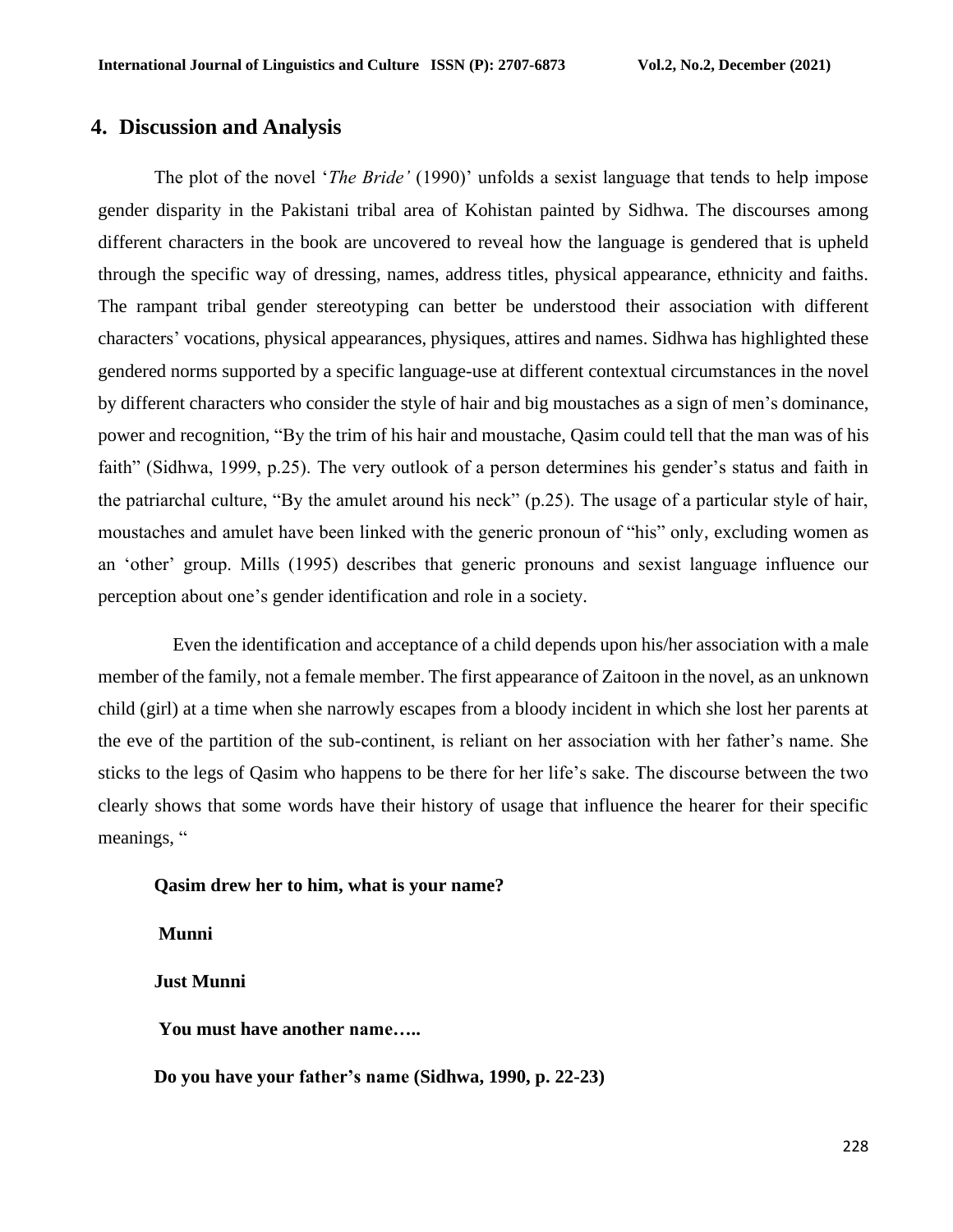It means that a girl has no recognition, identity and even name without her association with a male member of her family, otherwise like Zaitoon, she would be treated as 'other' in her own society that is based on gender segregation.

Next is Sara Mill's proposition of generic pronouns and nouns that tend to grant universal role to men while individualistic and subservient role to women. She argues "By examining examples of usage such as the sex-specific pronoun use, the misuse of generics, address terms and the negative descriptions of females in a variety of texts, it is hoped to show that language-use can present and perpetuate a particular view of women"(Mills,1995, p.62 ).This kind of gender biasness can be found in the novel when Zaitoon is named after an **Olive** (Zaitoon) tree due to their alike traits of humbleness, care and utility of the both. They are both treated as a commodity. "**Munni, you are like the smooth dark olive, the Zaitoon that grows near our hills. The name suits you…. I shall care you Zaitoon**" (Sidhwa, 1990, p.23), Trees in our land depend upon the mercy of timber-mafia for their survival, similarly the girls/women do, and both are therefore at the mercy of a dominant group of society.

It is pertinent to mention in the light of feminist stylistic that the novelist 's representation of gender bias that can be exposed in the Kohistani culture in which people don't dare asking about women by their names publically like they ask about men-folk in their greetings. It is a taken for granted norms that naming a woman in front of men is a big question on the concept of 'honor', "look**, nothing about my wife concerns you…. You don't ask a hill-man anything about his woman-folk, understand? I would have slit your head**"(29).

There is an excessive gendered language that is replete with gendered words, phrases/sentences in the novel that are problematized for decoding. It shows how phrases and sentences play a substantial role due to their historical background, their usage in the specific contexts to shape implicit meanings for specific gender's hegemony. The words, phrases and sentences used in the novel that can help understand the contention of the present research in the light of Mill's Feminist stylistic theoretical framework are as follows, "Abba (p.12), **Women-folk** (14), "She **is brazen**" (p.29) **bastard, tribal honour** (16), **Hush Munni**(25), "**Death was the price for daring such an insult to his tribe, his blood and religion**" (p.16). The concept of 'honour' is linked only with men, the use of the pronoun, of 'his" repeatedly in a single sentence shows the dominance of men over women through a language-use. Moreover, "She **sobbed, 'Abba, Abba, my Abba**" (22), the sentence contains a repeated word of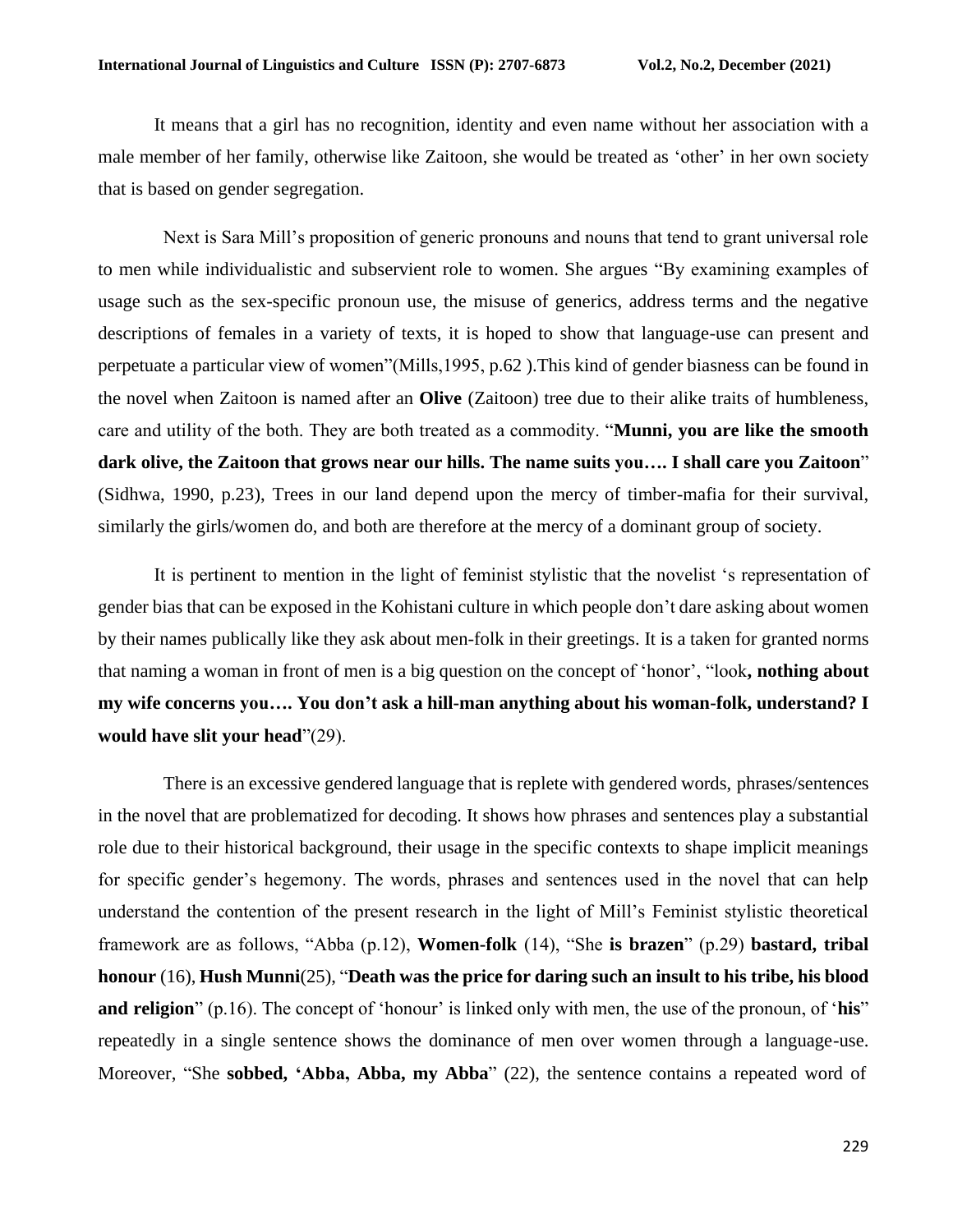'Abba' that illustrate to put an emphasis on a male-generic nouns and titles to be used by women at a time of their help.

The concept of cowardice is linked with women because they are fragile in the tribal society and dependent upon men for their wellbeing, safety and survival. Sidhwa has pictured this, ``**Come, all you effeminate crybabies all**"(p.30). The only criterion to be bold and valiant is that one should not be like females as per the standards of the socio-cultural depiction of the novel. Women are supposed to blindly abide by what is decided by the male members of their family for them with regard to their future, career and marriage without uttering a negative word. As has been instructed by Qasim to his adopted daughter, "**A decent girl does not tell her father to whom he should marry her**" (Sidhwa, 1990, p.137). The taken for granted term of 'decency' of a girl lies in her blind submission to what is decided by her male member of society.

### **5. Conclusion**

The article problamatized gender representation in Sidhwa's *The Bride* (1990) from the perspective of Mill's Feminist stylistics to question gender stereotyping prevalent in the tribal part of Pakistan, Kohistan. Analysis on the basis of undertaken research framework of feminist stylistics helped to unearth implicit hegemonic ideology for gender bias. Sidhwa in her work pointed out through her language use - word, phrase/sentence, and discourse to demonstrate how physical appearances, hair style, title-addresses, names and clothing etc. play an overriding role to maintain gender disparity. The ethnic and religious identification of people highlighted to illustrate are categorized on their specific dresses and get-ups. To be brief, socio-cultural conventional gender taboos are manufactured to serve masculine's interests and are used as a sign of authority and dominance over women. The culturally gendered language portrayed in the novel is meant to discriminate against women, if they go against the drawn lines, they are labeled as 'others' and 'unacceptable' by male dominated society. As is illustrated here by Sidhwa, the incident of a daughter who resists the marriage imposed upon her but her father reacts, ""I have given my word. On it depends my honour. It is dearer to me than life. If you besmirch it, I will kill you with my bare hands" (Sidhwa, 1990, p.158).